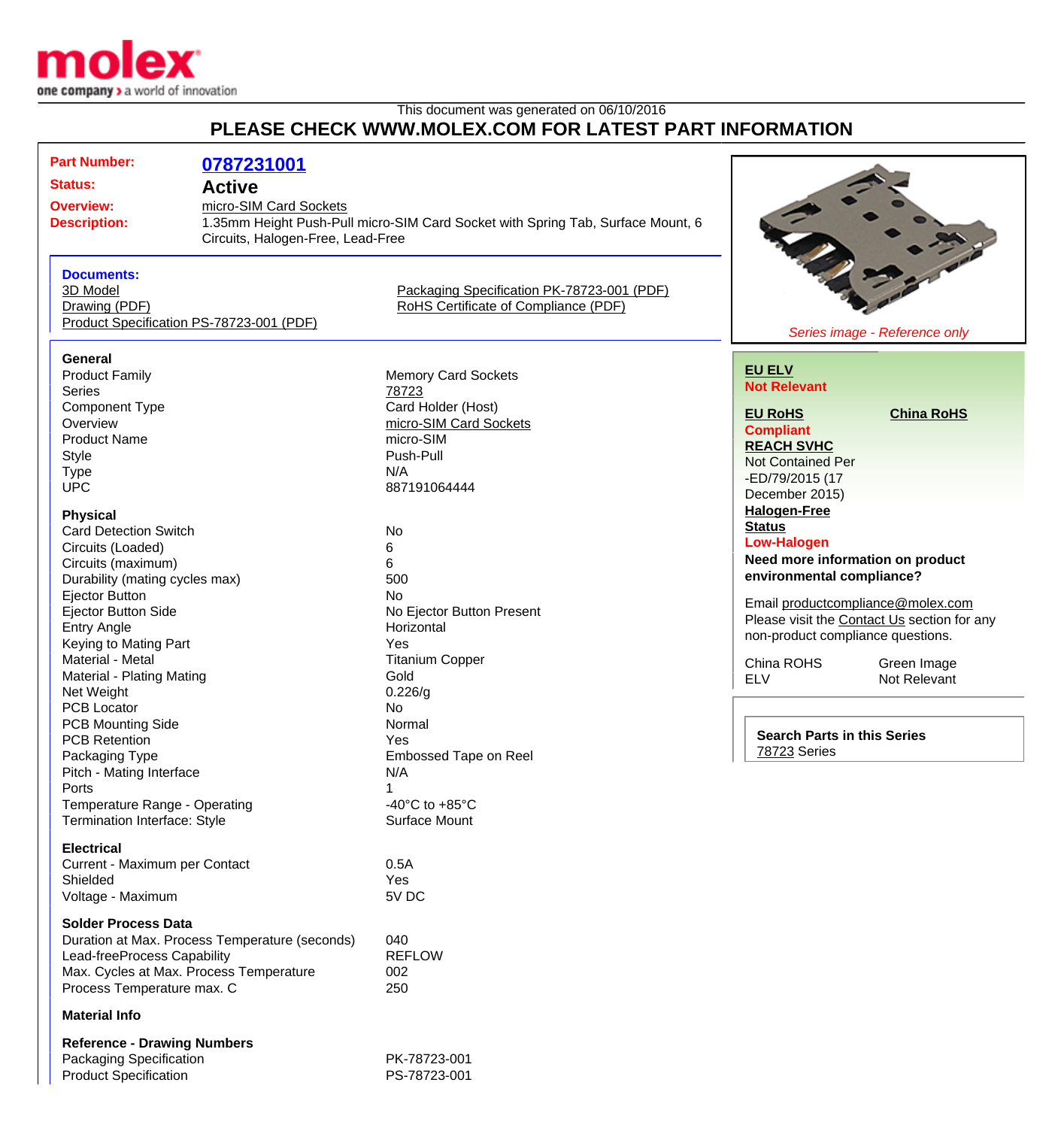This document was generated on 06/10/2016 **PLEASE CHECK WWW.MOLEX.COM FOR LATEST PART INFORMATION**